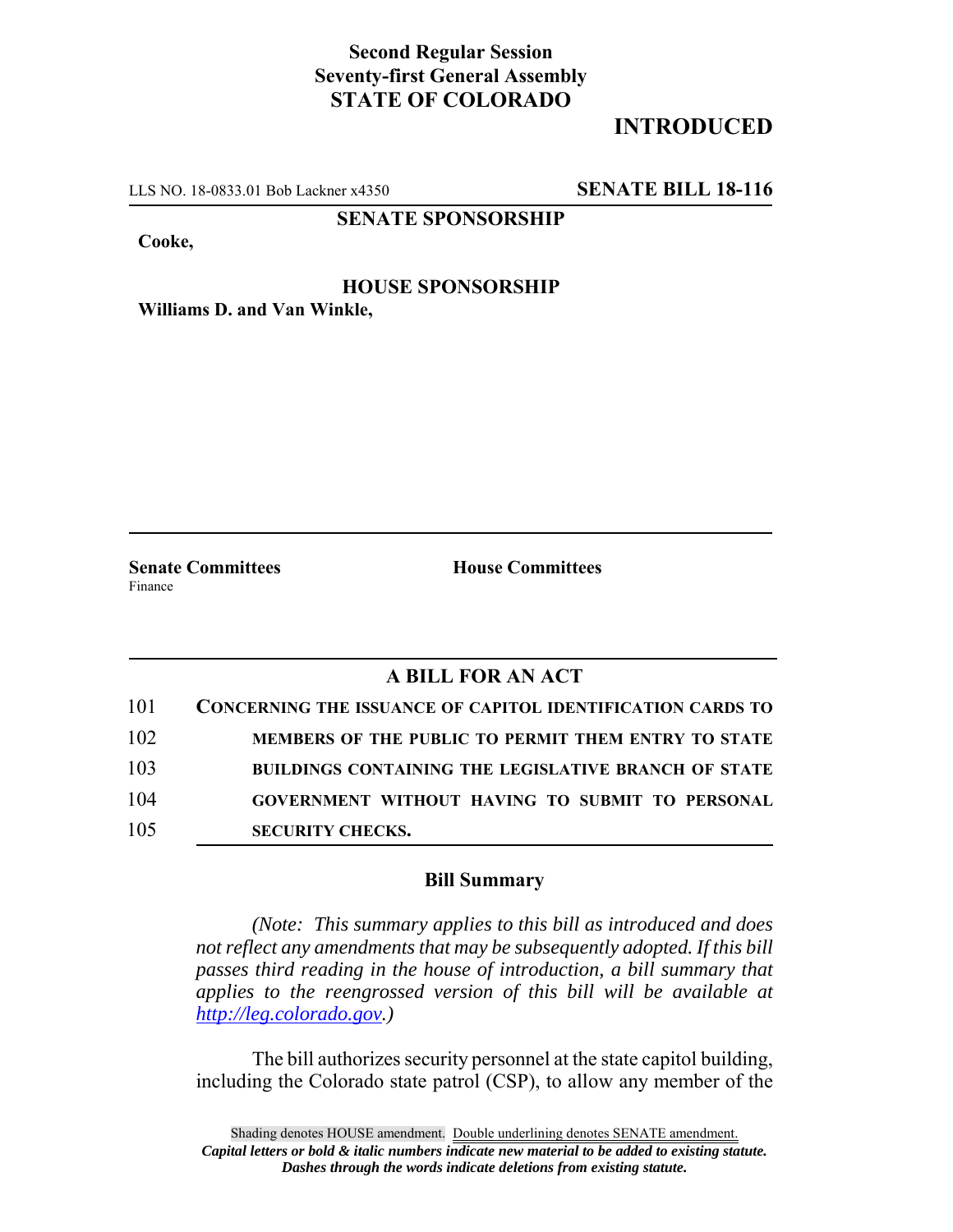public who holds a capitol identification card (card) to enter the capitol building, the state services building, or the legislative services building without submitting to a search of his or her person or property by security personnel, electronic weapons screening devices, or other means.

The secretary of the senate (secretary) or the chief clerk of the house of representatives (chief clerk) may issue a card to any member of the public who applies for the same, pays a fee, and completes a fingerprint-based criminal history record check. Each card is issued for a 2-year period. The bill sets the initial amount of the fee at \$250.

The legislative council of the general assembly may adjust the amount of the fee not to exceed \$500 for any 2-year period for which the card is issued.

As part of the application submitted by an individual for a card, the individual is required to have his or her fingerprints taken by a local law enforcement agency or any third party approved by the Colorado bureau of investigation (CBI) for the purpose of obtaining a fingerprint-based criminal history record check. The costs of completing the check are paid by the applicant. The bill specifies how the check is completed. The bill requires the CBI to forward the results of the criminal history record check to the secretary and the chief clerk. The issuance of a card is conditional upon a satisfactory criminal history record check that demonstrates the applicant has not been convicted of a felony.

The card must list the name of the card holder and show a photograph of the card holder's face.

A card expires on the second anniversary of its date of issuance unless it has been renewed. The bill specifies procedures by which the card may be renewed and imposes additional restrictions governing issuance, use, and cancellation of the card.

The capitol identification card enterprise is established as a government-owned business within the legislative branch of state government.

All fees collected from issuance of the card are credited to the capitol identification card account, which is created within the existing legislative department cash fund.

1 *Be it enacted by the General Assembly of the State of Colorado:*

2 **SECTION 1.** In Colorado Revised Statutes, **add** 2-2-327 as

3 follows:

4 **2-2-327. Capitol identification card - access to state capitol**

5 **building - powers of secretary of the senate and chief clerk of the**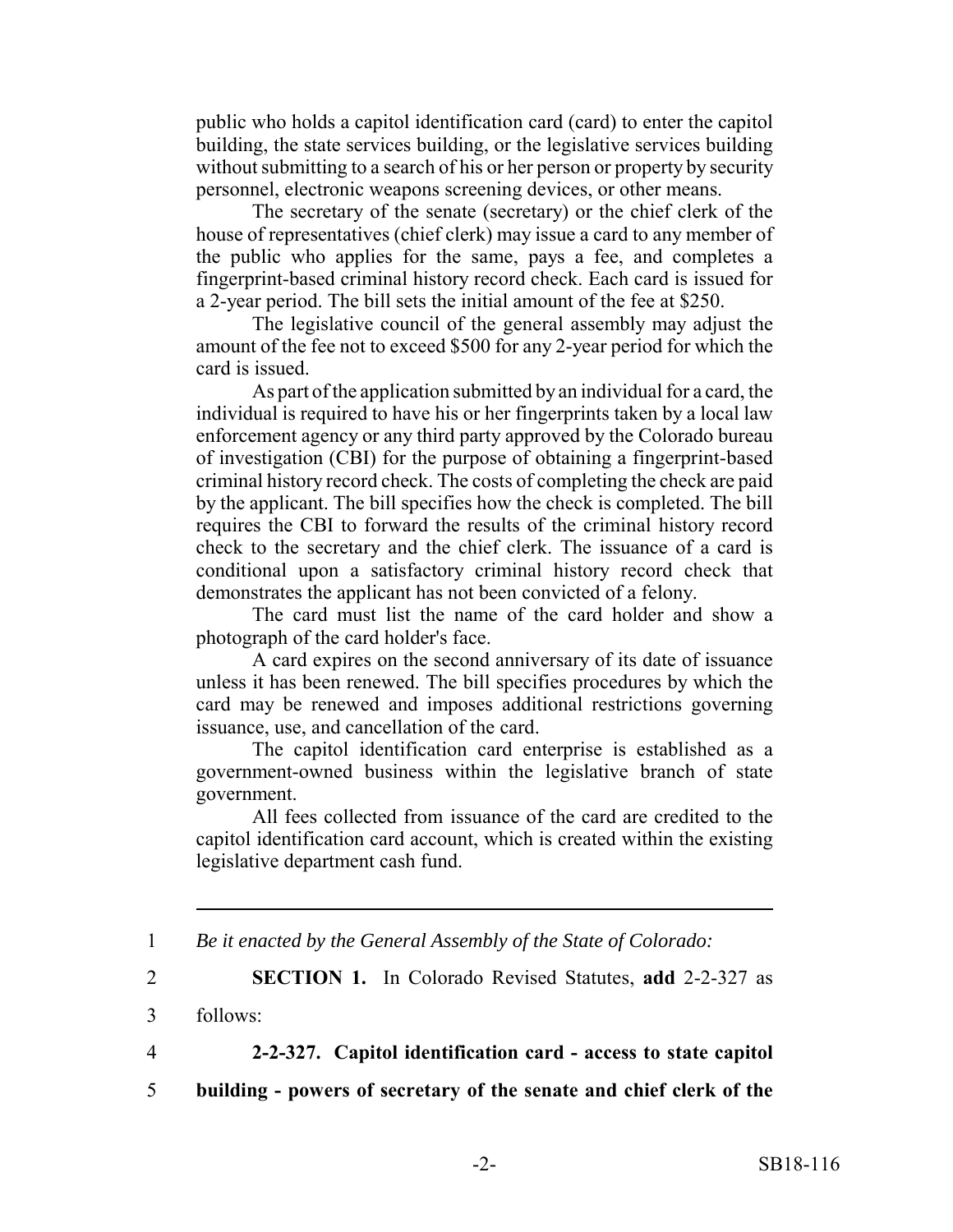**house of representatives - issuance and renewal of card - denial or cancellation of card - creation of capitol identification card enterprise - capitol identification card account.** (1) SECURITY PERSONNEL AT THE STATE CAPITOL BUILDING, INCLUDING THE COLORADO STATE PATROL, MAY ALLOW ANY MEMBER OF THE PUBLIC WHO HOLDS A CAPITOL IDENTIFICATION CARD ISSUED PURSUANT TO THIS SECTION TO ENTER THE CAPITOL BUILDING, THE STATE SERVICES BUILDING, AND THE LEGISLATIVE SERVICES BUILDING, WITHOUT SUBMITTING TO A SEARCH OF HIS OR HER PERSON OR PROPERTY BY SECURITY PERSONNEL, ELECTRONIC WEAPONS SCREENING DEVICES, OR OTHER MEANS.

 (2) THE SECRETARY OF THE SENATE OR THE CHIEF CLERK OF THE HOUSE OF REPRESENTATIVES MAY ISSUE A CAPITOL IDENTIFICATION CARD TO ANY MEMBER OF THE PUBLIC UPON RECEIPT OF THE APPLICATION AND FEE DESCRIBED IN SUBSECTION (3)(a) OF THIS SECTION AND BASED UPON A SATISFACTORY FINGERPRINT-BASED CRIMINAL HISTORY RECORD CHECK 16 IN ACCORDANCE WITH SUBSECTION (4) OF THIS SECTION. EACH CARD IS ISSUED FOR A TWO-YEAR PERIOD.

 (3) (a) ANY PERSON INTERESTED IN OBTAINING A CAPITOL IDENTIFICATION CARD SHALL PAY A FEE TO THE SECRETARY OF THE SENATE OR THE CHIEF CLERK OF THE HOUSE OF REPRESENTATIVES FOR A CAPITOL IDENTIFICATION CARD UPON MAKING AN APPLICATION FOR THE CARD. SUBJECT TO ANY MODIFICATION OF THE FEE IN ACCORDANCE WITH 23 SUBSECTION (3)(b) OF THIS SECTION, THE FEE FOR ISSUANCE OF THE CARD IS TWO HUNDRED FIFTY DOLLARS FOR THE TWO-YEAR PERIOD IN WHICH THE CARD IS VALID.

 (b) THE LEGISLATIVE COUNCIL OF THE GENERAL ASSEMBLY CREATED IN SECTION 2-3-301 (1) MAY ADJUST THE AMOUNT OF THE FEE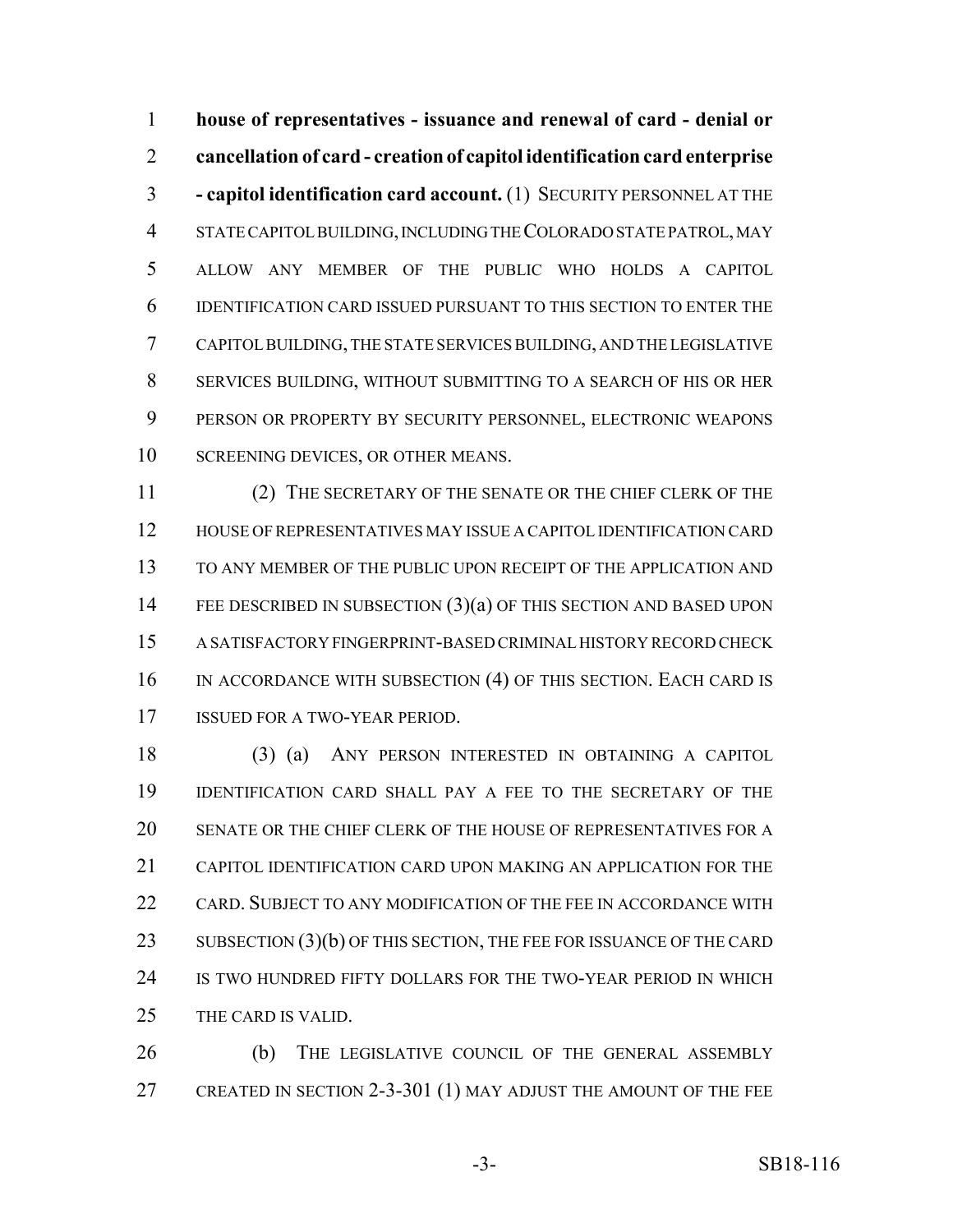1 SPECIFIED IN SUBSECTION  $(3)(a)$  OR  $(6)$  OF THIS SECTION TO REFLECT ANY INCREASE IN THE COSTS OF ISSUING AND RENEWING CAPITOL IDENTIFICATION CARDS; EXCEPT THAT THE AMOUNT OF THE FEE SHALL NOT EXCEED FIVE HUNDRED DOLLARS.THE LEGISLATIVE COUNCIL MAY EXPEND ANY SURPLUS OF MONEY IN THE CAPITOL IDENTIFICATION CARD ACCOUNT FOR ANY PURPOSE IT DEEMS APPROPRIATE.

 (4) AS PART OF THE APPLICATION SUBMITTED BY AN INDIVIDUAL FOR A CAPITOL IDENTIFICATION CARD, THE INDIVIDUAL SHALL HAVE HIS OR HER FINGERPRINTS TAKEN BY A LOCAL LAW ENFORCEMENT AGENCY OR ANY THIRD PARTY APPROVED BY THE COLORADO BUREAU OF INVESTIGATION FOR THE PURPOSE OF OBTAINING A FINGERPRINT-BASED CRIMINAL HISTORY RECORD CHECK. THE APPLICANT IS REQUIRED TO SUBMIT PAYMENT BY CERTIFIED CHECK OR MONEY ORDER TO COVER THE ACTUAL COSTS OF OBTAINING THE FINGERPRINTS AND FOR UNDERTAKING THE RECORD CHECK AT THE TIME THE FINGERPRINTS ARE SUBMITTED TO THE COLORADO BUREAU OF INVESTIGATION. UPON RECEIPT OF THE FINGERPRINTS AND PAYMENT COVERING THE COSTS OF THE RECORD CHECK, THE COLORADO BUREAU OF INVESTIGATION SHALL CONDUCT A STATE AND NATIONAL FINGERPRINT-BASED CRIMINAL HISTORY RECORD CHECK USING RECORDS OF THE COLORADO BUREAU OF INVESTIGATION AND THE FEDERAL BUREAU OF INVESTIGATION AND SHALL FORWARD THE RESULTS OF THE CRIMINAL HISTORY RECORD CHECK TO THE SECRETARY OF THE SENATE AND THE CHIEF CLERK OF THE HOUSE OF REPRESENTATIVES. THE ISSUANCE OF A CAPITOL IDENTIFICATION CARD IS CONDITIONAL UPON THE COMPLETION OF A FINGERPRINT-BASED CRIMINAL HISTORY RECORD CHECK THAT DEMONSTRATES THE APPLICANT HAS NOT BEEN CONVICTED OF A FELONY.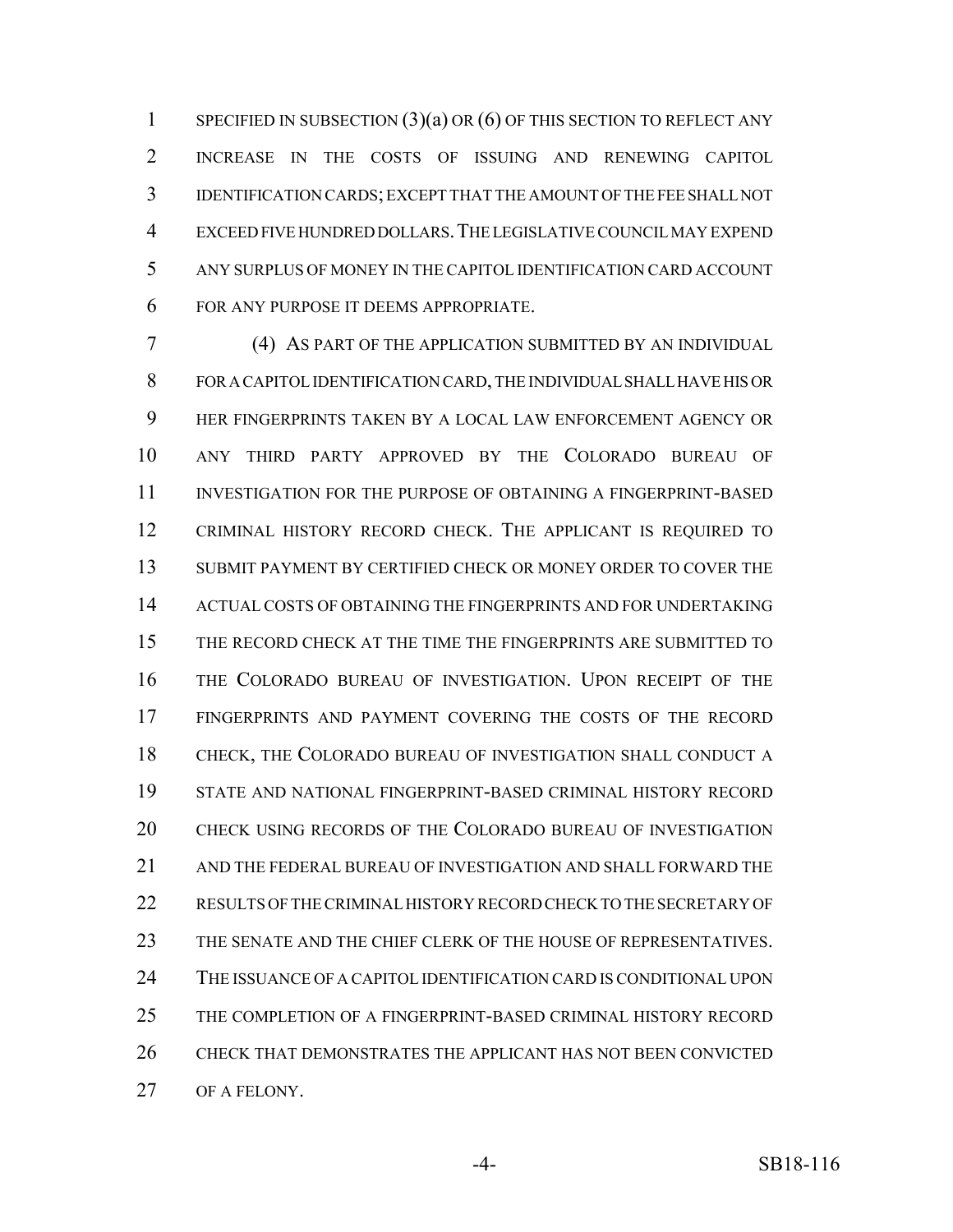(5) THE CAPITOL IDENTIFICATION CARD MUST LIST THE NAME OF THE CARD HOLDER AND SHOW A PHOTOGRAPH OF THE CARD HOLDER'S FACE. THE CARD MAY BEAR A TAB OR STICKER DENOTING THE YEARS FOR WHICH THE CARD IS VALID.

 (6) A CAPITOL IDENTIFICATION CARD EXPIRES ON THE SECOND ANNIVERSARY OF ITS DATE OF ISSUANCE UNLESS IT HAS BEEN RENEWED IN ACCORDANCE WITH THE REQUIREMENTS OF THIS SECTION.AN INDIVIDUAL WHO WISHES TO RENEW A CAPITOL IDENTIFICATION CARD SHALL, AT LEAST SIXTY DAYS PRIOR TO THE EXPIRATION DATE OF SUCH CARD, SUBMIT TO THE SECRETARY OF THE SENATE OR THE CHIEF CLERK OF THE HOUSE OF REPRESENTATIVES A COMPLETED RENEWAL FORM AND PAY A FEE FOR RENEWAL OF THE CARD. SUBJECT TO ANY MODIFICATION OF THE FEE IN 13 ACCORDANCE WITH SUBSECTION (3)(b) OF THIS SECTION, THE FEE FOR A RENEWAL OF A CARD FOR THE FOLLOWING TWO-YEAR PERIOD IS THE SAME AS IS SPECIFIED IN SUBSECTION (3)(a) OF THIS SECTION FOR THE INITIAL ISSUANCE OF THE CARD. THE APPLICATION FOR A RENEWAL OF A CARD MUST BE REVIEWED AND ACTED UPON IN THE SAME MANNER AS PROVIDED IN THIS SECTION FOR THE INITIAL ISSUANCE OF SUCH CARD. THE FINGERPRINT-BASED CRIMINAL HISTORY RECORD CHECK DESCRIBED IN SUBSECTION (4) OF THIS SECTION MUST BE CONDUCTED EVERY TWO YEARS IN CONNECTION WITH A RENEWAL OF A CAPITOL IDENTIFICATION CARD.

 (7) NOTWITHSTANDING ANY OTHER PROVISION OF THIS SECTION: (a) THE CHIEF CLERK OF THE HOUSE OF REPRESENTATIVES, THE SECRETARY OF THE SENATE, OR THE COLORADO STATE PATROL MAY DENY THE ISSUANCE OF A CAPITOL IDENTIFICATION CARD TO ANY INDIVIDUAL ON THE BASIS OF ANY REASONABLE CONCERNS THAT THE INDIVIDUAL MAY POSE A SAFETY THREAT TO HIMSELF OR HERSELF OR TO ANY OTHER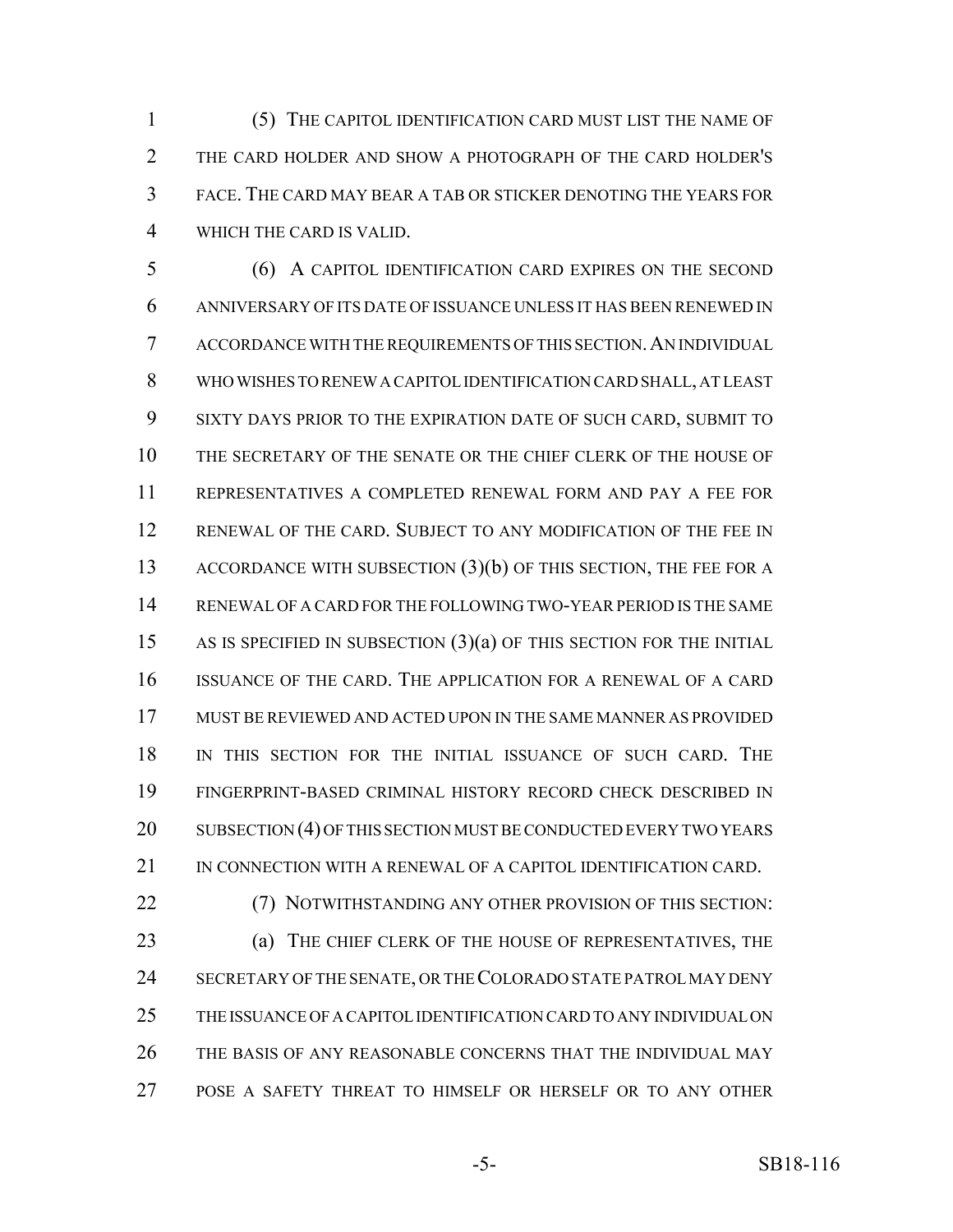MEMBER OF THE PUBLIC REGARDLESS OF THE RESULTS OF THE CRIMINAL 2 HISTORY RECORD CHECK COMPLETED ON SUCH INDIVIDUAL. UPON THE DENIAL OF THE ISSUANCE OF A CAPITOL IDENTIFICATION CARD TO ANY INDIVIDUAL, THE INDIVIDUAL WHOSE APPLICATION WAS DENIED MAY APPEAL THE DENIAL TO THE EXECUTIVE COMMITTEE OF THE LEGISLATIVE COUNCIL AS DESCRIBED IN SECTION 2-3-301 (1), WHICH MAY HEAR THE APPEAL AND, IN ITS SOLE DISCRETION, REVERSE THE DENIAL OF THE APPLICATION.

 (b) NOTHING IN THIS SECTION IS INTENDED IN ANY WAY TO RESTRICT, CURTAIL, OR EFFECT THE OPERATION OF EXISTING LAWS, RULES, OR POLICIES GOVERNING SECURITY PROCEDURES AT THE STATE CAPITOL 12 BUILDING. A VIOLATION OF ANY SUCH LAWS, RULES, OR POLICIES BY THE HOLDER OF A CAPITOL IDENTIFICATION CARD CONSTITUTES SUFFICIENT GROUNDS FOR THE REVOCATION OF SUCH CARD HOLDER'S CAPITOL IDENTIFICATION CARD.

 (c) THE HOLDER OF A CAPITOL IDENTIFICATION CARD IS NOT PERMITTED TO ENTER THE CAPITOL BUILDING, THE STATE SERVICES BUILDING, OR THE LEGISLATIVE SERVICES BUILDING THROUGH ANY ENTRANCES THAT LIMIT ACCESS TO THE BUILDING TO STATE EMPLOYEES AND MUST ENTER THE BUILDING ONLY THROUGH ENTRANCES DESIGNATED FOR PUBLIC ACCESS. AS NECESSARY, THE CAPITOL IDENTIFICATION CARD 22 MUST BE FORMATTED OR ISSUED IN A MANNER THAT PREVENTS ENTRY INTO THE CAPITOL BUILDING BY MEANS OF ENTRANCES RESERVED FOR STATE EMPLOYEES.

 (d) THE COLORADO STATE PATROL MAY PROPOSE ADDITIONAL RULES OR POLICIES GOVERNING THE ADMINISTRATION OF THE CAPITOL IDENTIFICATION CARD. ANY SUCH RULES OR POLICIES MUST BE APPROVED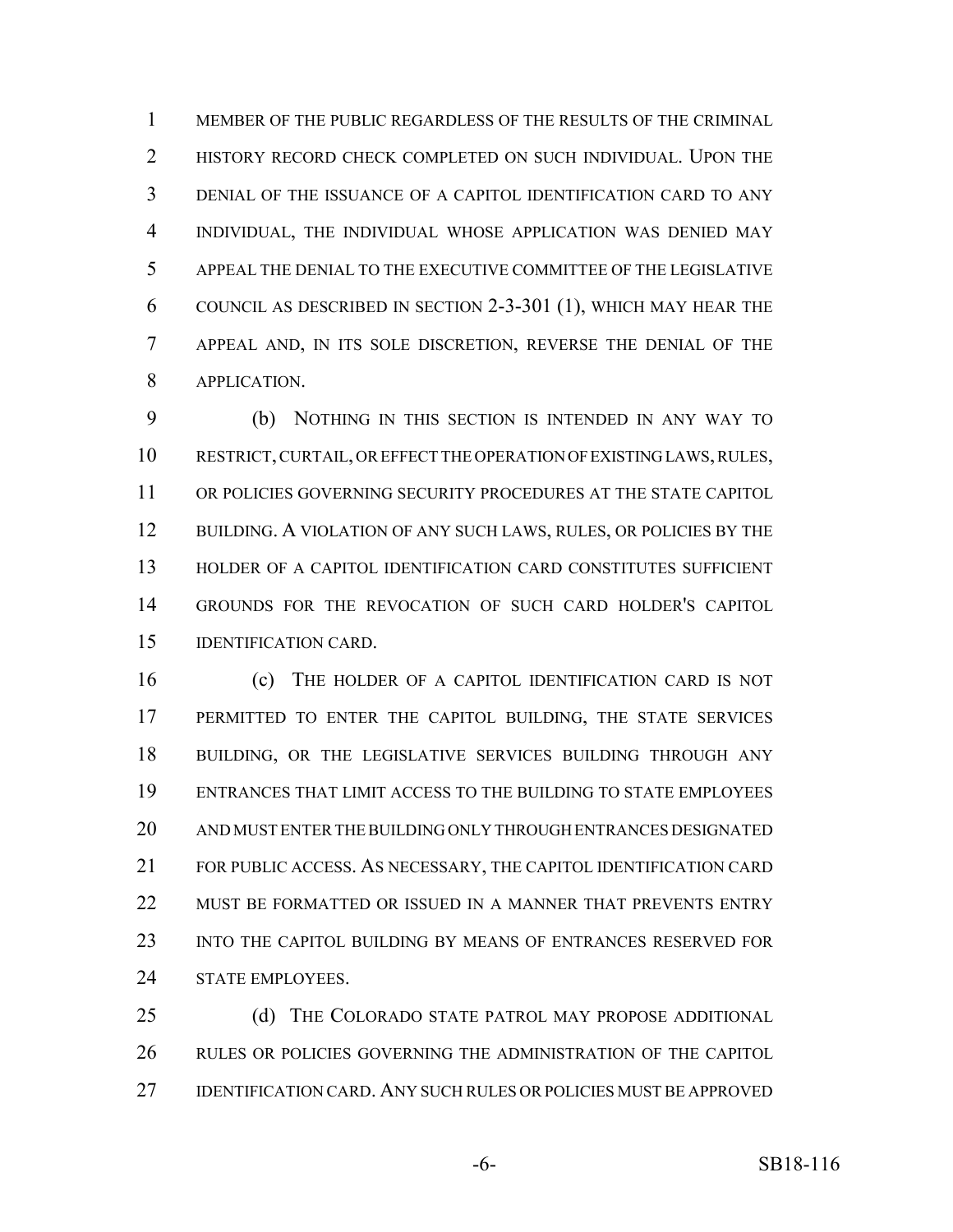BY THE EXECUTIVE COMMITTEE OF THE LEGISLATIVE COUNCIL CREATED IN SECTION 2-3-301 (1).

 (8) A CAPITOL IDENTIFICATION CARD MAY BE CANCELLED OR THE RENEWAL OF THE CARD DENIED UPON NOTIFICATION TO THE SECRETARY OF THE SENATE OR THE CHIEF CLERK OF THE HOUSE OF REPRESENTATIVES BY THE COLORADO STATE PATROL OF AN UNSATISFACTORY FINGERPRINT-BASED CRIMINAL HISTORY RECORD CHECK OF THE HOLDER OF THE CARD, A VIOLATION OF THE RULES OR POLICIES OF THE COLORADO STATE PATROL REGARDING USAGE OF THE CARD, AN UNAUTHORIZED USE OF THE CARD, OR CRIMINAL ACTIVITY OF THE HOLDER OF THE CARD IN THE STATE CAPITOL BUILDING. UPON SUCH CANCELLATION OR DENIAL OF RENEWAL, THE HOLDER SHALL SURRENDER HIS OR HER CAPITOL 13 IDENTIFICATION CARD TO THE COLORADO STATE PATROL.

 (9) (a) THE CAPITOL IDENTIFICATION CARD ENTERPRISE IS HEREBY ESTABLISHED. THE CAPITOL IDENTIFICATION CARD ENTERPRISE IS AND OPERATES AS A GOVERNMENT-OWNED BUSINESS WITHIN THE LEGISLATIVE BRANCH OF STATE GOVERNMENT. THE LEGISLATIVE COUNCIL OF THE GENERAL ASSEMBLY CREATED IN SECTION 2-3-301 (1) HAS OVERSIGHT RESPONSIBILITY OVER AND SHALL ADMINISTER THE ENTERPRISE. THE CAPITOL IDENTIFICATION CARD ENTERPRISE CONSTITUTES AN ENTERPRISE FOR THE PURPOSES OF SECTION 20 OF ARTICLE X OF THE STATE CONSTITUTION SO LONG AS THE ENTERPRISE RETAINS THE AUTHORITY TO 23 ISSUE REVENUE BONDS PURSUANT TO SUBSECTION (9)(b) OF THIS SECTION AND THE ENTERPRISE RECEIVES LESS THAN TEN PERCENT OF ITS TOTAL REVENUES FROM GRANTS, AS DEFINED IN SECTION 24-77-102(7) FROM ALL 26 COLORADO STATE AND LOCAL GOVERNMENTS COMBINED. SO LONG AS THE ENTERPRISE CONSTITUTES AN ENTERPRISE PURSUANT TO THIS SECTION,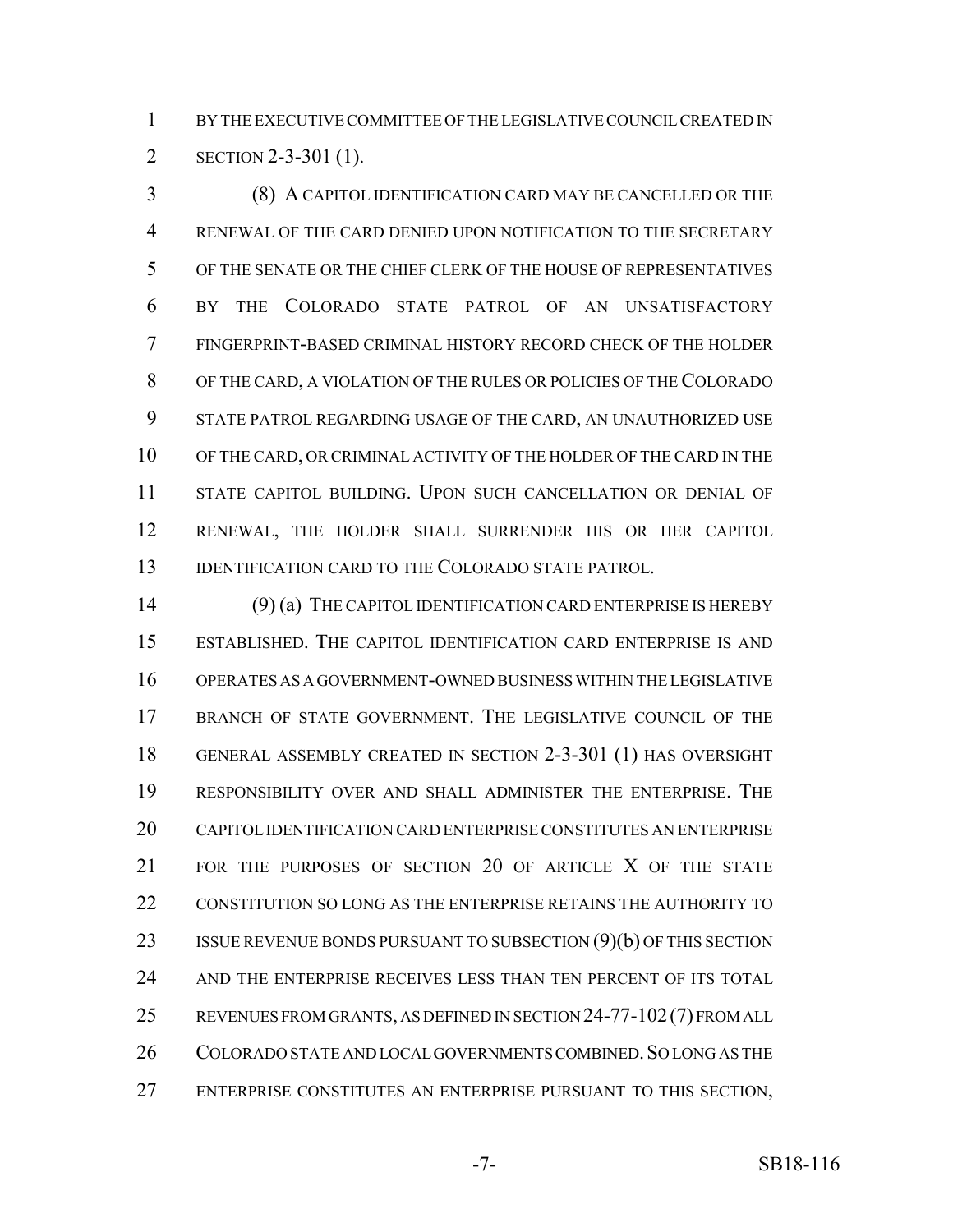THE ENTERPRISE IS NOT SUBJECT TO ANY PROVISIONS OF SECTION 20 OF 2 ARTICLE X OF THE STATE CONSTITUTION.

 (b) THE ENTERPRISE IS HEREBY AUTHORIZED TO ISSUE REVENUE BONDS TO FINANCE THE ISSUANCE AND ADMINISTRATION OF CAPITOL IDENTIFICATION CARDS PURSUANT TO THIS SECTION. THE BONDS ARE PAYABLE ONLY FROM THE MONEY IN THE CAPITOL IDENTIFICATION CARD ACCOUNT CREATED IN SUBSECTION  $(10)(a)$  OF THIS SECTION. SUCH BONDS MAY BE ISSUED ONLY AFTER APPROVAL BY BOTH HOUSES OF THE GENERAL ASSEMBLY ACTING EITHER BY BILL OR JOINT RESOLUTION AND AFTER APPROVAL BY THE GOVERNOR IN ACCORDANCE WITH SECTION 39 OF 11 ARTICLE V OF THE STATE CONSTITUTION.

12 (10) (a) ALL FEES COLLECTED PURSUANT TO SUBSECTIONS (3)(a) AND (6) OF THIS SECTION MUST BE CREDITED TO THE CAPITOL IDENTIFICATION CARD ACCOUNT, WHICH ACCOUNT IS HEREBY CREATED IN THE LEGISLATIVE DEPARTMENT CASH FUND CREATED IN SECTION 2-2-1601 16 (1). MONEY IN THE ACCOUNT IS CONTINUOUSLY APPROPRIATED TO THE HOUSE OF REPRESENTATIVES AND THE SENATE FOR THE PAYMENT OF COSTS INCURRED IN CONNECTION WITH THE ORIGINAL ISSUANCE AND RENEWAL OF CAPITOL IDENTIFICATION CARDS IN ACCORDANCE WITH THIS SECTION.

 (b) SUBJECT TO THE RESTRICTIONS SPECIFIED IN SUBSECTION 22 (10)(a) OF THIS SECTION, THE CAPITOL IDENTIFICATION CARD ENTERPRISE MAY ACCEPT GIFTS, GRANTS, OR OTHER DONATIONS COLLECTED FOR THE ISSUANCE AND ADMINISTRATION OF CAPITOL IDENTIFICATION CARDS PURSUANT TO THIS SECTION.

 **SECTION 2.** In Colorado Revised Statutes, 2-2-1601, **amend** 27  $(1)(a)$  and  $(2)$  as follows: